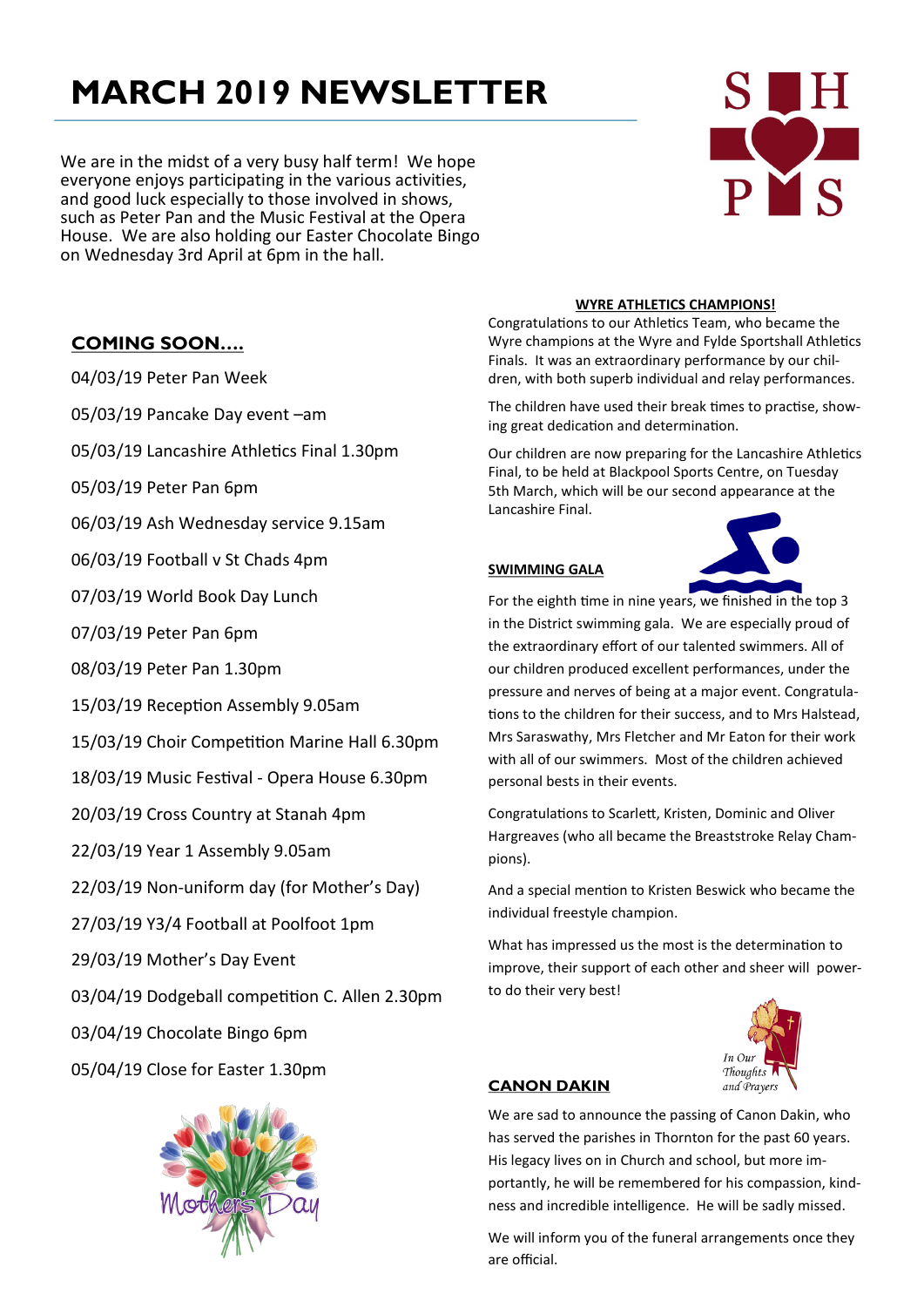## **MARCH 2019 NEWSLETTER**

## **Y3/4 SPORTSHALL ATHLETICS**

Well done to our children competing in their first athletics event for the school, they competed brilliantly against the other local schools, with some excellent individual and relay performances– finishing third overall, which bodes well for the future!

## **PETER PAN!**

Rehearsals are underway, taking place on Thursdays, after school.

Thank you to the children for their commitment, and to Miss Darville, Mrs Wilson,

Mrs Saraswathy, Mrs Urmston, Mrs Johnson, Mrs Ball, Mrs Porter, Mrs Rogerson, Isabella,

Emily, Mia and Safron for their hard work in preparing the children.

The performance dates (in school) are as follows:

-**Tuesday 5th March 6.00pm**

**-Thursday 7th March 6.00pm**

#### **-Friday 8th March 1.30pm**

**PHOTOGRAPHS: We can no longer allow photographs and videos to be taken during any performances, including Peter Pan, any concert, assembly, sports day or Nativities.**

Thank you to everyone for their understanding with this issue. This does allow the audience to relax and enjoy the performances more!

## **LANCASHIRE GYMNASTICS AND SWIMMING ACHIEVEMENTS**

Congratulations to Verity Beaumont-Cooke, Jazmine Latham and Lexie Latham for their fantastic achievements at the Burnley Gymnastics Invitational, and Kristen Beswick for qualifying for the Lancashire Swimming Championships, and achieving personal bests in the intense competition!

#### **PARISH NEWS**

We have 10 children working towards their First Confession and First Holy Communion. Please keep them in your prayers.

## **BLACKPOOL MUSIC FESTIVAL**

Thank you to Mrs Rae for all her hard work, with support from several staff, as she prepares the children for the Blackpool Music Festival on Monday 18th March, at Blackpool Opera House.

## **FOOTBALL**

Congratulations to our football team, who resumed their excellent form by beating Royles Brook 8-3 and Staining 4-3. The team then played in the Fylde Champions' League competition, and impressed with their determined performances, battling qualities, and playing some excellent football.

## **NON-UNIFORM DAY**

We are holding a non-uniform day for the children on Friday 22nd March, in advance of our Mother's Day event. The 'payment' is to bring a present for the event, which is on the following Friday, where children will buy a present (which is wrapped for them) for £2.

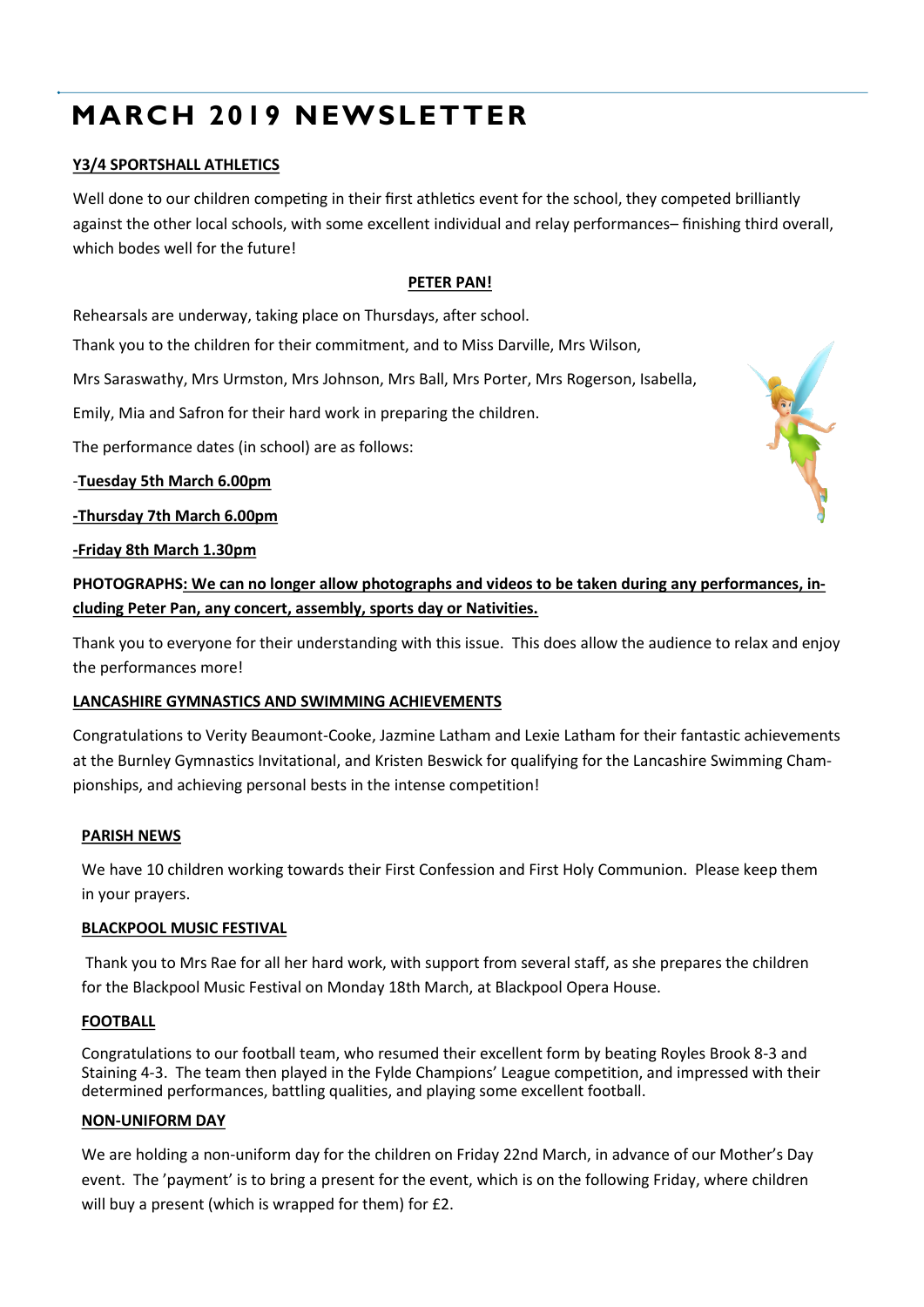## **BREAKFAST AND AFTER SCHOOL CLUB**

If you need childcare before or after school, please see the school office, or ring Mrs Porter direct on 07538924508. We have extended opening until 6pm. The cost of the morning session is £2.75 and the after school session is £5.50.

The Breakfast Club is open from 7.30am until school time, and children receive food and drinks at both the breakfast and after school clubs. The children also get access to our new TV / Relax room!

## **ABSENCES AND APPOINTMENTS**

In addition to no longer being allowed to authorise holiday absences, we are now expected to see evidence of appointments, if your child requires a medical appointment during school time. Please contact school before 9.30 a.m. if your child is absent, otherwise the absence could be deemed unauthorised.

## **REMINDERS**

Articles of jewellery are not allowed in school, as they could cause injury to the wearer or another person. **Earrings** have been a constant source of argument and injury in the past. The Local Authority bans them for P.E. and swimming. The Governors of this school have ruled that **no jewellery, other than a wrist watch, can be worn in school. Shoes must be worn as standard uniform. Nail varnish is also not be worn by children.**

## **LOST PROPERTY**

Please can all property and clothing belonging to your children have their names written or sewn in.

## **HAIR**

Please use plain hair bands and clips for children's hair, fashion bows or headbands are not part of our school uniform. At Sacred Heart, Mohican hairstyles and shaved patterns into hair are not acceptable.

## **MEDICINES**

Please make sure that the medicines permission form has been completed if your child needs prescribed medicine in school. If you need a form (for prescribed medicines only), please contact the school office or see Mrs. Bowden

## **ADMISSIONS FOR FUTURE YEARS**

If you would like to add your child to the admissions list, please see Mrs Porter or Mrs Bird. If you have a sibling of a child currently at Sacred Heart, it is still worth registering with us. We also hold registers of interest for 2020 and 2021!

## **FRIENDS OF SACRED HEART**

We have several events planned over the next few months, including refreshments and a raffle at each Peter Pan performance, a Pancake Day event and the Chocolate Bingo on Wednesday 3rd April at 6pm.

## **SEASIDERS' ART COMPETITION**

We have an art display on show at the Grundy art Gallery in Blackpool, which everyone is welcome to view. Our school winners were: Angel Shearstone, Freddie Elliott, Miley Chapman and Poppy Higginson. Congratulations!